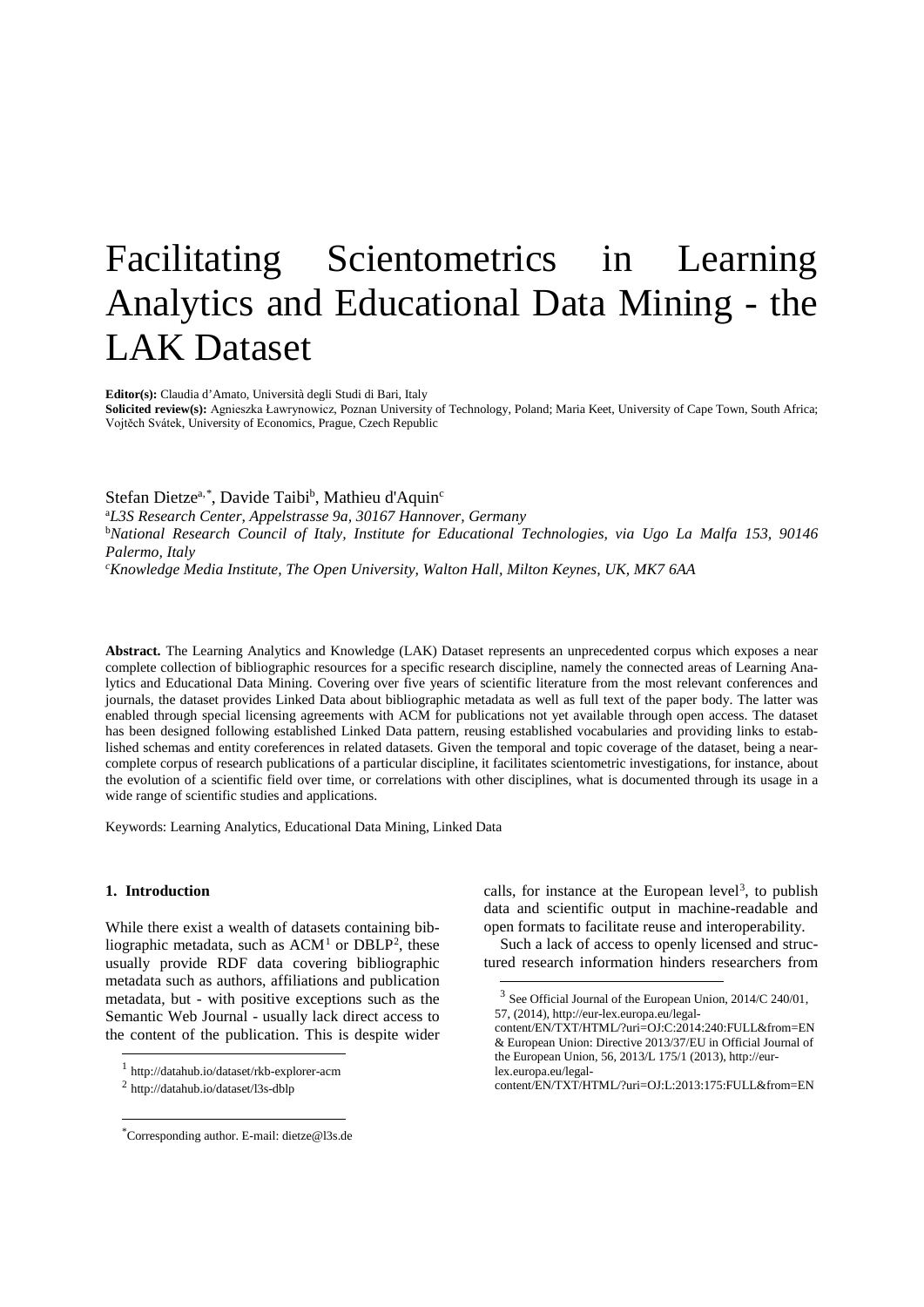carrying out scientometric investigations or to deeply investigate the evolution of scientific disciplines, topics or researchers over time. In particular, for the investigation of the inherent dynamics and the evolution of an entire discipline over time, no dedicated corpus exists which (a) provides bibliographic metadata and full text in a structured and machineprocessable format such as Linked Data and (b) covers the near-complete output of a particular research community over its entire existence.

This paper describes the Learning Analytics and Knowledge (LAK) Dataset<sup>[4](#page-1-0)</sup> which represents an unprecedented corpus exposing a near complete collection of bibliographic resources of the particular scientific disciplines Learning Analytics (LA) and Educational Data Mining (EDM), covering over five years of scientific literature from the most relevant conferences and journals in these disciplines. Considering the licensing and copyright constraints involved in publishing large amounts of scholarly publications across heterogeneous sources, the LA and EDM discipline lends itself to an ideal use case, as it is a young yet quickly evolving community. Scientific outlets here are still limited to a few main conferences and journals, many of which are open access, allowing for the accumulation of a close to complete corpus spanning all significant publications in the field.

The dataset provides Linked Data about bibliographic metadata as well as full text for all publications. Publication agreements were reached with ACM for publications not already available as open access. The dataset is published and maintained with support of the LinkedUp project<sup>[5](#page-1-1)</sup>, the Society for Learning Analytics Research<sup>[6](#page-1-2)</sup> (SoLAR), ACM<sup>[7](#page-1-3)</sup>, the L3S Research Center<sup>[8](#page-1-4)</sup> and the Institute for Educational Technology of the National Research Council of Italy<sup>[9](#page-1-5)</sup> (CNR-ITD), with the main goals being  $(i)$ facilitating scientific and community analysis of the LA/EDM communities over time and (ii) improving access to scientific literature in said fields, and (iii) providing a general example of open publishing as well as a test-bed for scientometric tools and methods. The use and exploitation of the dataset is actively encouraged by means of the annual LAK Data Challenge, which has led to the emergence of an increas-

<span id="page-1-8"></span><span id="page-1-7"></span><span id="page-1-6"></span>j

ing number of applications and studies. In addition, the methods and vocabularies used for annotating and exposing the data are describing general practices for publishing bibliographic data beyond mere metadata.

# <span id="page-1-14"></span>**2. Related Work**

Publishers of bibliographic data and especially scientific bibliographies have been early adopters of Semantic Web technologies for several years, possibly because of the strong relationship between the fields of library management and information management and the strong use case for sharing scientific publications and related data. That led to a wealth of datasets and vocabularies in the area, where some of the most prominent datasets in the Linked Data cloud today are exposed by organisations such as the British Library (see Linked Open  $BNB^{10}$ ), as well as re-positories of research outputs (such as DBLP<sup>[11](#page-1-7)</sup> or the Linked Data Platform from Nature<sup>12</sup>).

That also led to the emergence of vocabularies for bibliographic information, where earlier works include the SwetoDblp ontology [\[9\]](#page-8-0) and more recent efforts include the BibBase ontology [\[10\],](#page-8-1) linked also to the Bibliographic Ontology BIBO<sup>[13](#page-1-9)</sup>, and the Se-mantic Web for Research Communities<sup>[14](#page-1-10)</sup> (SWRC) ontologies, two other widely used vocabularies. Schema.org, and the SPAR ontology suite<sup>[15](#page-1-11)</sup> also offer a wide range of concepts and vocabularies in this context, where the WorldCat Linked Data Vocabu-lary<sup>[16](#page-1-12)</sup> of the OCLC<sup>[17](#page-1-4)</sup> recommends schema.org types.

The Semantic Web Dog Food (SWDF)<sup>[18](#page-1-13)</sup> initiative, using the SWRC vocabulary, aims towards creating a complete Linked Data repository of metadata of papers submitted to conferences associated with the Semantic Web domain. Our endeavour follows a similar approach, collecting publication data from relevant scientific venues (even using same or mapped vocabularies), in the field of Learning Analytics. Different to SWDF or otherwise highly related works as in [\[10\],](#page-8-1) we aim to enable analyses not only

- 
- <sup>15</sup> http://sempublishing.sourceforge.net/
- $^{16}$ http://oclc.org/developer/develop/linked-data/worldcatvocabulary.en.html

**.** 

<sup>18</sup> http://data.semanticweb.org/

<span id="page-1-10"></span><span id="page-1-9"></span><span id="page-1-0"></span><sup>4</sup> http://lak.linkededucation.org

<span id="page-1-11"></span><span id="page-1-1"></span><sup>5</sup> http://linkedup-project.eu

<span id="page-1-12"></span><span id="page-1-2"></span><sup>6</sup> http://www.solaresearch.org

<span id="page-1-3"></span><sup>7</sup> http://acm.org

<span id="page-1-4"></span><sup>8</sup> http://www.l3s.de

<span id="page-1-13"></span><span id="page-1-5"></span><sup>9</sup> http://www.itd.cnr.it

<sup>10</sup> http://www.bl.uk/bibliographic/datafree.html#lod

<sup>11</sup> http://datahub.io/dataset/l3s-dblp

<sup>12</sup>http://data.nature.com/

<sup>13</sup> http://bibliontology.com/

<sup>14</sup> http://ontoware.org/swrc/

<sup>17</sup> http://oclc.org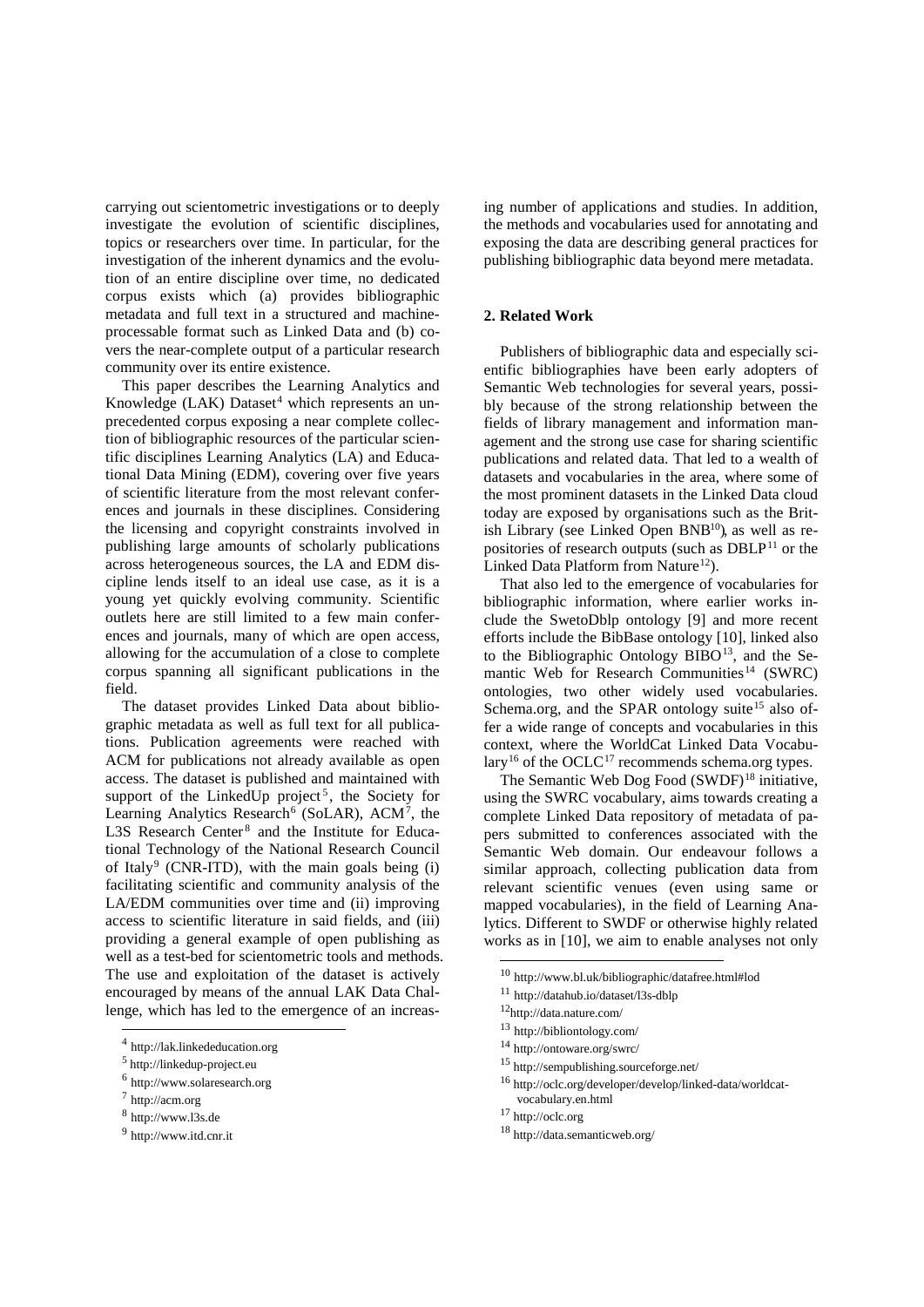of the metadata, but also of the actual paper content, through also providing access to the full-text of papers, and linking them to other, complementary sources of data.

# **3. The LAK Dataset - Content, Scope and Maintenance**

While we also offer regularly updated dumps (RDF/XML, N-Triples and  $R^{19}$ ), here we specifically discuss the RDF dataset and SPARQL endpoint, accessible as described in Table 1.

| <b>Name</b>        | <b>LAK</b> Dataset                            |  |  |  |  |
|--------------------|-----------------------------------------------|--|--|--|--|
| <b>Dataset</b>     | http://lak.linkededucation.org                |  |  |  |  |
| Home               |                                               |  |  |  |  |
| Schema             | http://lak.linkededucation.org/schema/lak.rdf |  |  |  |  |
| <b>Example</b>     | http://data.linkededucation.org/resource/lak/ |  |  |  |  |
| resource           | conference/lak2013/paper/93                   |  |  |  |  |
| <b>SPAROL</b>      | http://data.linkededucation.org/request/lak-  |  |  |  |  |
| endpoint           | conference/sparql                             |  |  |  |  |
| Dump               | http://lak.linkededucation.org/lak/LAK-       |  |  |  |  |
| (RDF/XML)          | DATASET-DUMP.rdf.zip                          |  |  |  |  |
| Dump(R)            | http://crunch.kmi.open.ac.uk/people/~acoope   |  |  |  |  |
|                    | r/data/ LAK-Dataset.RData                     |  |  |  |  |
| Dump               | http://lak.linkededucation.org/lak/LAK-       |  |  |  |  |
| (N-Triples)        | DATASET-DUMP.nt.zip                           |  |  |  |  |
| <b>Publication</b> | 12/12/2012                                    |  |  |  |  |
| date               |                                               |  |  |  |  |
| Last update        | 30/09/2014                                    |  |  |  |  |
| Licence            | Creative Commons Attribution (cc-by) for      |  |  |  |  |
|                    | metadata and Open Access graph, special       |  |  |  |  |
|                    | terms for full text of ACM publications (as   |  |  |  |  |
|                    | described in Section 3.1)                     |  |  |  |  |

Table 1 LAK Dataset facts table

## <span id="page-2-0"></span>*3.1. Coverage, data sources, licences*

Data, including metadata and full text, is extracted from papers sourced from all editions of the two main conferences in the LA and EDM fields (ACM Learning Analytics and Knowledge, International Conference on Educational Mining), the two main journals, namely the recently founded Journal of Learning Analytics and the Journal of Educational Data Mining, and the proceedings of the two editions of the LAK Data Challenge held in conjunction with the LAK conferences. Table 3, shows the number of papers included from each source. This collection constitutes a near complete corpus of research works in the areas Learning Analytics and Educational Data Mining. Given the variety of sources and data, the

-

data is split into four subgraphs where different license models apply:

- *1) http://lak.linkededucation.org/openaccess*: contains the metadata for all open access publications (see type *Open Access* in Table 3).
- 2) *http://lak.linkededucation.org/openaccess/body*: contains the full text body of all open access publications
- 3) *http://lak.linkededucation.org/acm*: contains metadata of all ACM publications (see type *ACM* in Table 3)
- 4) *http://lak.linkededucation.org/acm/body*: contains the full text body of all ACM publications

Further details about the publications in each graph are shown in Table 3. Data from graphs (1) - (2) are available under  $CC-BY$  licence<sup>20</sup>. For data in graphs (3) and (4), we have negotiated a formal agreement with ACM to publish, share and enable reuse of the data. We are currently in discussions to decide on a suitable licence and will update the data and respective metadata on the website and our entries in dataset registries such as the DataHub accordingly.

## *3.2. Creation, maintenance & sustainability*

The knowledge extraction process implemented to transform unstructured publications into structured data is composed of three main steps: (1) transforming PDF to plain textual representation, (2) preprocessing, clean-up and consolidation of the textual information, (3) lifting data into RDF schema (Section [4.1\)](#page-3-0). Given the inherent differences of the structure of papers across the different venues, the extraction had to be tailored to each publication origin. Additional issues arose from papers not complying entirely with the suggested layout, requiring several improvement iterations. Further details are provided in [0.](#page-8-2) At this stage the full text has been extracted without further considering its structure, while ongoing work is concerned with further structuring the text body. Literature references are also extracted and made available in order to support scientometrics based on co-citation networks.

Given the nature of the dataset, new publications are added continuously as these become available, i.e. whenever new proceedings or journal issues of the reflected series are published. Optimisation of the processing pipeline throughout previous years facili-

<span id="page-2-2"></span><span id="page-2-1"></span><sup>&</sup>lt;sup>19</sup> http://www.r-project.org

<sup>20</sup> https://creativecommons.org/licenses/by/2.0/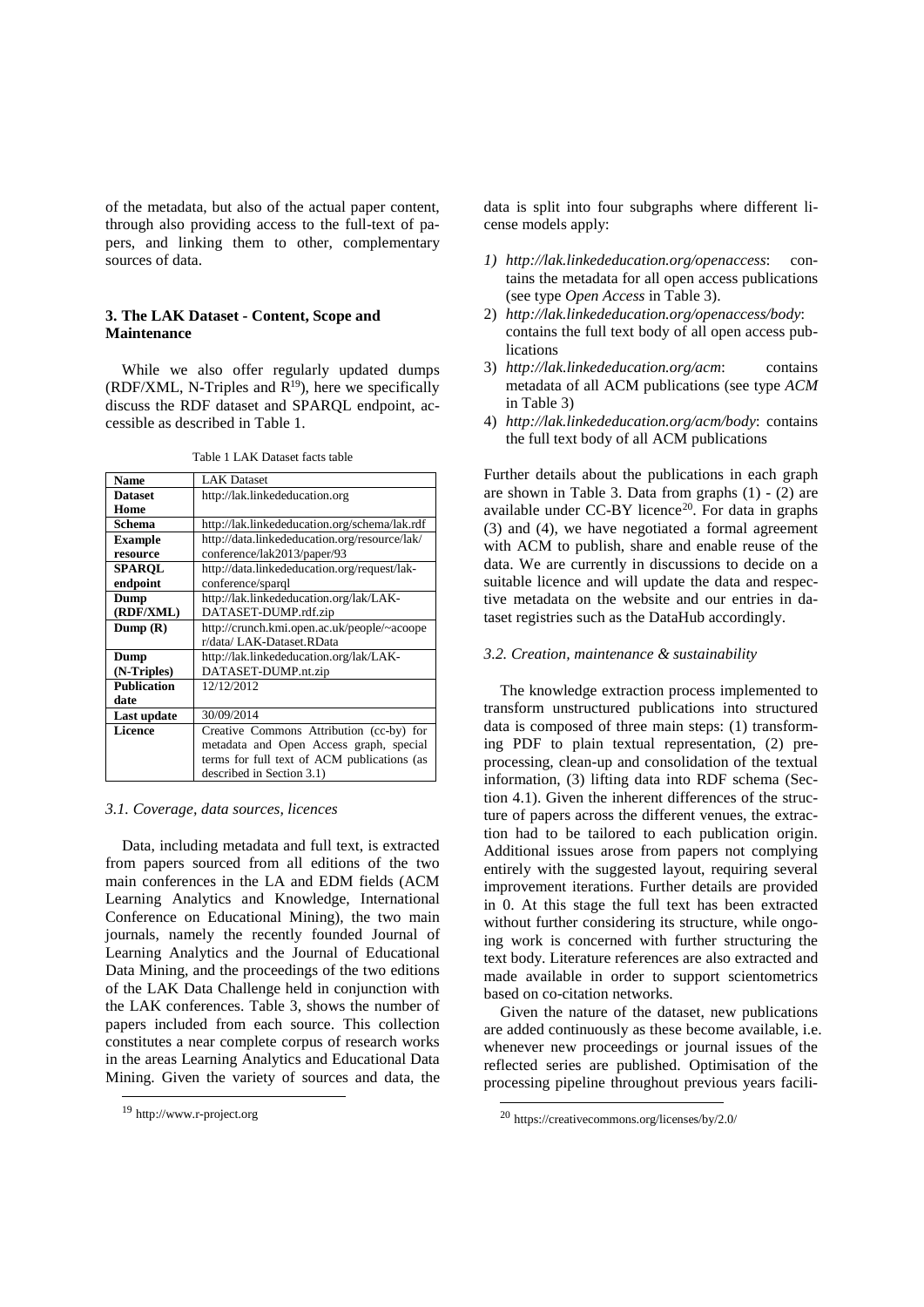tates a straight-forward and efficient extraction process for new publications.

The ongoing maintenance of the dataset is carried out as a collaborative activity of all partners including the authors of this paper and their institutions, as well as SoLAR, being one of the central organisations driving the advancement of the LA discipline. Maintenance is not only carried out at the data or instance level, but also with respect to the actual ontology and its alignment with other vocabularies, e.g. by frequently adding new alignments with emerging vocabularies.

# **4. Schema, Mappings and Interlinking**

#### <span id="page-3-0"></span>*4.1. Schema*

For each publication the following features are extracted: title, authors, keywords, abstract, text body, references, publication venue (journal/conference proceedings). To ensure wide interoperability of the data, we have adapted Linked Data best practices<sup>[21](#page-3-1)</sup> and investigated widely used vocabularies for the annotation of involved concepts as discussed in Section [2.](#page-1-14) Preliminary work in [0](#page-8-3) investigated most frequent schemas, particularly for educational datasets, and additionally Linked Data vocabulary usage sta-tistics<sup>[22](#page-3-2)</sup> have been investigated. While the scope of our data model is not covered by a single vocabulary alone, we have opted for using established vocabularies for each specific type and predicate and included mappings between the chosen vocabularies as well as other overlapping ones. The schema is accessible at http://lak.linkededucation.org/schema/lak.rdf [23](#page-3-3).

<span id="page-3-5"></span><sup>21</sup> http://www.w3.org/TR/ld-bp/#VOCABULARIES

<span id="page-3-4"></span>-

<span id="page-3-3"></span><sup>23</sup> While this URL always refers to the latest version of the schema, current and previous versions are also accessible,

The majority of schema elements are based on BIBO, FOAF[24,](#page-3-4) SWRC, Schema.org, as reported in Table 2. While SWRC had shown a high overlap with the conceptual model of our dataset, it was used as starting point and gradually expanded with additional elements to fully represent the data model of the LAK dataset. Choice of vocabulary terms was influenced by the Web-wide adoption and maturity of the used schemas and their overlap with our data model. The combination of terms led to the emergence of new type and predicate mappings, which have been represented as explicit mappings using the<br>predicates owl:equivalentClass and predicates *owl:equivalentClass* and *owl:equivalentProperty* together with type and property inheritance statements. Mappings rely largely on established recommendations from the vocabulary owners, such as BIBO/schema.org mappings recommended by schema.org $^{25}$  $^{25}$  $^{25}$ .

Table 2. Schemas and namespaces used in LAK Dataset

| Vocab.      | <b>Namespace URL</b>                         |
|-------------|----------------------------------------------|
| foaf        | http://xmlns.com/foaf/0.1/                   |
| swrc        | http://swrc.ontoware.org/ontology#           |
| schema.org  | http://schema.org/                           |
| <b>bibo</b> | http://purl.org/ontology/bibo/               |
| swc         | http://data.semanticweb.org/ns/swc/ontology# |
| dc          | http://purl.org/dc/elements/1.1/             |
| dcterms     | http://purl.org/dc/terms/                    |

The main classes and predicates are listed in Figure 1, and Tables 4 and 5. By relying entirely on established and frequently used types and properties, we aim for a high reusability of the data.

for instance, via http://lak.linkededucation.org/schema/lakv0.2.rdf

<sup>25</sup> http://schema.rdfs.org/mappings.html

| <b>Publication Venue</b>                                                                            | # Papers | <b>Type</b> | <b>Named Graph URI</b>                         |
|-----------------------------------------------------------------------------------------------------|----------|-------------|------------------------------------------------|
| Proceedings of the ACM International Conference on<br>Learning Analytics and Knowledge (LAK) (2011- | 166      | ACM         | http://lak.linkededucation.org/acm             |
| 2014)                                                                                               |          |             | http://lak.linkededucation.org/acm/body        |
| Proceedings of the International Conference on Edu-                                                 | 463      | Open Access |                                                |
| cational Data Mining (2008-2014)                                                                    |          |             |                                                |
| Special issue on "Learning and Knowledge Analyt-                                                    | 10       | Open Access |                                                |
| ics": Educational Technology & Society, edited by                                                   |          |             | http://lak.linkededucation.org/openaccess      |
| George Siemens & Dragan Gašević), 2012, 15, (3), 1-                                                 |          |             | http://lak.linkededucation.org/openaccess/body |
| 163.                                                                                                |          |             |                                                |
| Journal of Educational Data Mining (2009-2014)                                                      | 29       | Open Access |                                                |
| Journal of Learning Analytics (2014)                                                                | 16       | Open Access |                                                |

Table 3 Academic publications in the dataset

1

<span id="page-3-2"></span><span id="page-3-1"></span><sup>22</sup> http://stats.lod2.eu/stats

<sup>24</sup> http://xmlns.com/foaf/spec/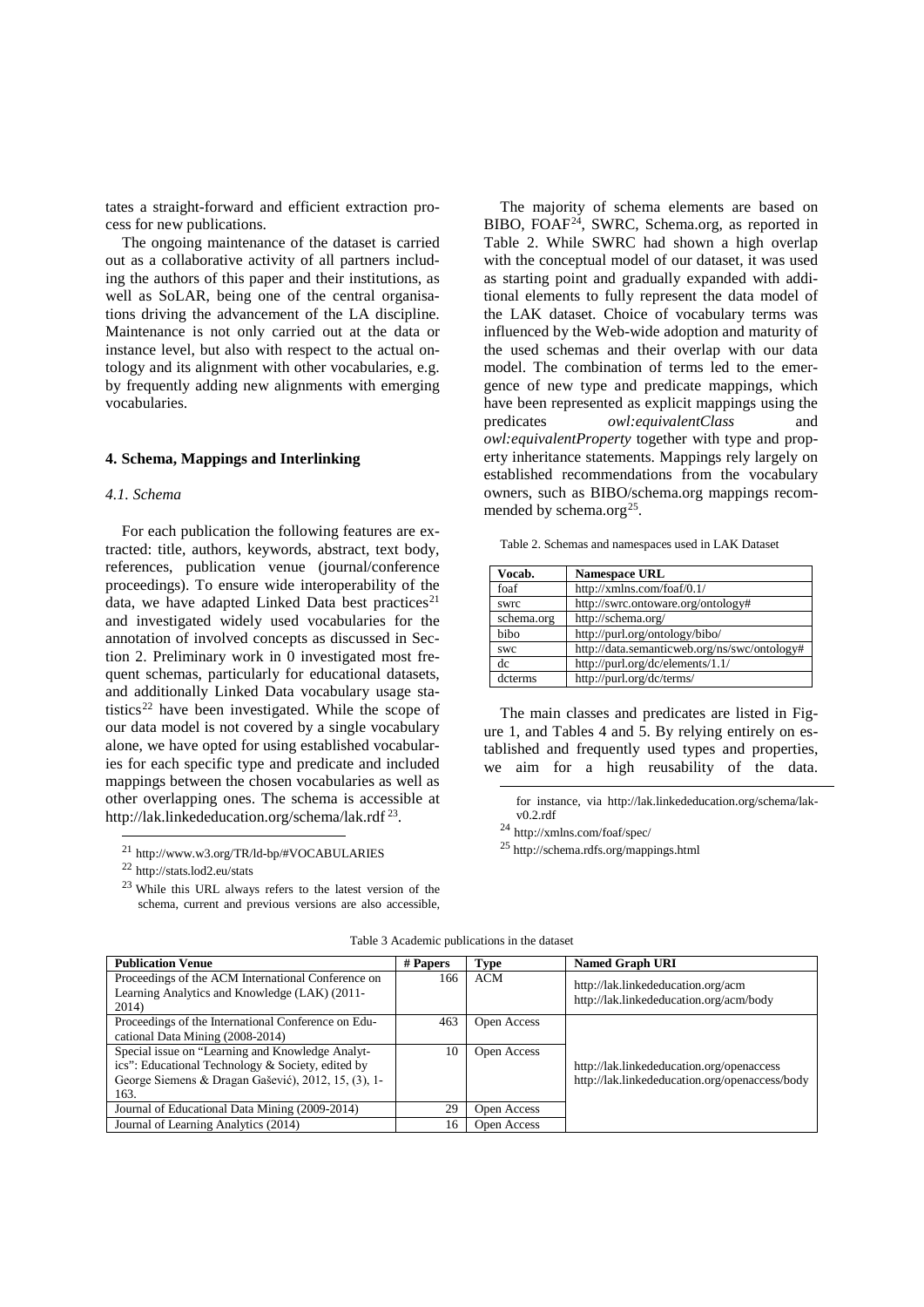Mappings were evaluated for consistency (using the HermiT reasoner<sup>26</sup>) with the involved schemas.



Fig. 1: Key classes and properties used in the LAK Dataset (conference proceedings only)

The following Table 4 provides a general overview of the number of represented entities per type in the LAK dataset.

| Concept                | ofType              | #    |
|------------------------|---------------------|------|
| Reference              | schema:CreativeWork | 7885 |
| Author                 | swrc:Person         | 1214 |
| Conference Paper       | swrc: InProceedings | 697  |
| Organization           | swrc:Organization   | 365  |
| Journal Paper          | swrc:Article        | 45   |
| Conference Proceedings | swrc:Proceedings    | 15   |
| Journal Issue          | bibo:Issue          | Q    |
| Journal                | bibo:Journal        | っ    |

Table 4. Entity population in the LAK Dataset

Table 5 summarizes the most frequently populated properties.

Table 5 Most frequently populated properties in the LAK Dataset

| <b>Domain</b>      | <b>Property</b>    | Range               | #     |
|--------------------|--------------------|---------------------|-------|
| schema:Article     | schema:citation    | schema:CreativeWork | 10828 |
| swrc:InProceedings | dc:subject         | literal             | 3392  |
| foaf:Agent         | foaf:made          | swrc:InProceedings  | 2199  |
| foaf:Person        | rdfs:label         | literal             | 1583  |
| foaf:Agent         | foaf:sha1sum       | literal             | 1341  |
| swrc:Person        | swrc:affiliation   | swrc:Organization   | 1293  |
| foaf:Person        | foaf:based near    | geo:SpatialThing    | 1243  |
| schema: Article    | schema:articleBody | literal             | 698   |
| bibo: Article      | bibo:abstract      | literal             | 697   |
| bibo:Issue         | bibo:hasPart       | bibo: Article       | 45    |
| swrc:Proceedings   | swc:relatedToEvent | swc:ConferenceEvent | 14    |
| bibo:Journal       | bibo:hasPart       | bibo:Issue          | 9     |

<span id="page-4-0"></span><sup>26</sup> http://hermit-reasoner.com

#### *4.2. Inter-Dataset Links*

While bibliographic metadata is widespread in the LOD graph, our interlinking efforts have particularly focused on co-reference resolution across entities such as authors, publications, and organisations. Given that LAK is considered a sub-discipline of Computer Science (CS), we have particularly considered the datasets DBLP and Semantic Web Dog Food. While DBLP allows us to link authors to their corresponding representation in a more exhaustive bibliographic CS knowledge base, the Semantic Web Dogfood has been particularly useful to relate equivalent organisations, given its strong overlap with the LAK Dataset with respect to authors' affiliations. All considered datasets complement each other with respect to the schema, i.e. the expressed properties and conceptual model, as well as its population, i.e. the amount of distinct entities actually represented within each dataset. While the LAK Dataset has a high depth with respect to the represented properties and features, even including references and textual body of publications in contrast to most bibliographic databases, it has a fairly narrow scope by focusing entirely on specific CS subjects (Learning Analytics and Educational Data Mining). Coreference resolution of entities, for instance authors, in other more broad bibliographic knowledge bases provides a more complete view on the work of individual authors or organisations and the CS community as a whole. Similarly, the LAK Dataset complements existing corpora by (a) enriching the limited metadata with additional properties and (b) containing additional publications not reflected in DBLP or the Semantic Web Dogfood, creating a more comprehensive knowledge graph of Computer Science literature as a whole. For instance, in DBLP and Semantic Web Dogfood, LAK publications are not exhaustively represented, references and full text are missing in both cases and, in the case of DBLP, affiliations are not reflected as explicit entities.

While overlap among authors in LAK and Semantic Web Dogfood has been less prominent, the majority of authors could be resolved using DBLP. Such links enable a broader understanding of the general scientific output of LAK researchers. For establishing coreferences, literals (*foaf:name, dc:title*) of entities in all three datasets have been matched. To improve recall and cater for different representations, some preprocessing was applied to address issues with character codes and distinct naming conventions.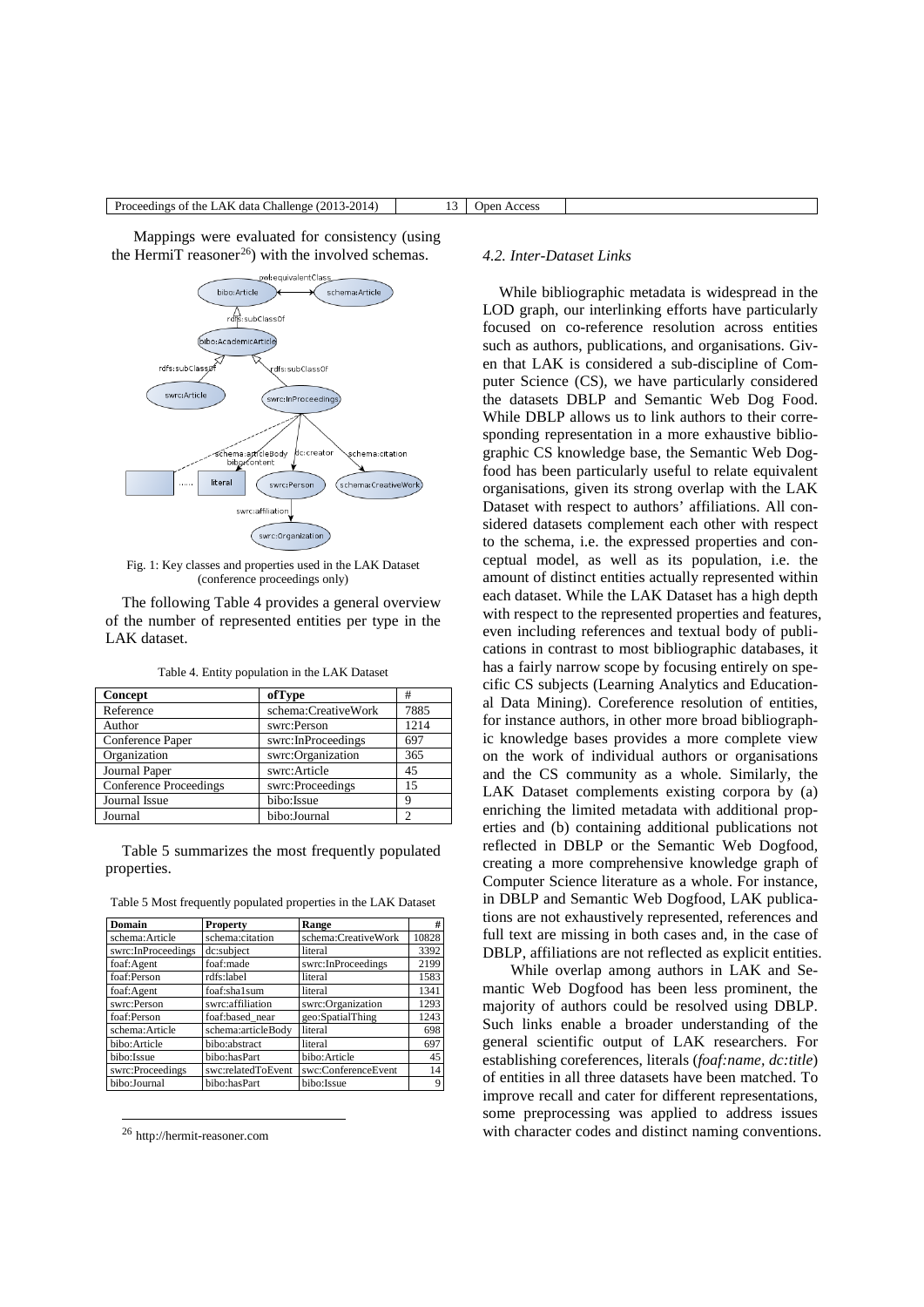Additional outlinks were created to DBpedia as reference vocabulary. To allow a more structured retrieval and clustering of publications according to their topic-wise similarity, we have linked *keywords*, manually provided by paper authors, to their corresponding entities in DBpedia, thereby using DBpedia as reference vocabulary for paper topic annotations. Keywords, i.e. terms, were disambiguated through state of the art NER (Name Entity Recognition) methods (DBpedia Spotlight), allowing to link for instance keywords such as "educational gaming" to corresponding DBpedia entities, such as *http://dbpedia.org/resource/Educational\_game*, an example taken from a particular EDM2014 paper<sup>[27](#page-5-0)</sup>.

The following Figure 2 depicts the links of resolved or enriched LAK entities.



Fig. 2 : Links in the LAK Dataset<sup>[28](#page-5-1)</sup>

With respect to inlinks, the dataset is referenced by the LinkedUp catalog<sup>[29](#page-5-2)</sup> and the majority of its resources are referenced by the Linked Dataset Profiles [30](#page-5-3) dataset, further described in [\[5\].](#page-8-4) Additional inlinks might have been generated by the works described i[n \[7\]\[8\].](#page-8-5)

# **5. Query and exploration**

-

Some example queries <sup>[31](#page-5-4)</sup> which demonstrate the datasets usefulness with respect to the reported objectives (Section [1\)](#page-0-4) are shown below. The interlinks of the LAK dataset with external datasets support federated queries, combining data about the same entity spread across different sources, for instance, papers,

<span id="page-5-1"></span><sup>28</sup> A high resolution version of this figure is available at: http://lak.linkededucation.org/lak/lak\_links.png

- <span id="page-5-3"></span><sup>30</sup> http://data.l3s.de/dataset/linked-dataset-profiles
- <span id="page-5-4"></span><sup>31</sup> Additional queries available at: http://lak.linkededucation.org/?page\_id=351

authors and properties in LAK, SW Dogfood and DBLP for one specific academic institution. At the same time, term-disambiguation with DBpedia facilitates more precise, entity-based queries, for instance, by using disambiguated DBpedia entities when querying for specific topics (Listing 1).

```
1
2
3
4
5
6
7
8
9
10
    PREFIX dc:<http://purl.org/dc/elements/1.1/>
    PREFIX dbpedia:<http://dbpedia.org/resource/>
    select distinct ?paper ?subject
    from <http://lak.linkededucation.org/openaccess>
    from <http://lak.linkededucation.org/acm> 
    where {
     ?paper dc:subject dbpedia:Educational_game .
     ?paper dc:subject ?subject .
    }
```
Listing 1: Retrieving papers covering related topics (sharing same DBpedia entities)

The following example shows a federated query executed across the LAK dataset and the DBLP dataset. In this query, the information about a specific paper of the LAK dataset has been completed with additional data (DOI, reference to bibsonomy) included in DBLP.

```
1
 2
3
 4
5
 6
7
8
9
10
11
    PREFIX owl:<http://www.w3.org/2002/07/owl#>
     select ?dblp ?p ?o where {
    graph <http://lak.linkededucation.org/acm> 
     { <http://data.linkededucation.org/resource/la
     k/conference/lak2012/paper/14> 
    owl:sameAs ?dblp }
     service <http://dblp.l3s.de/d2r/sparql>
      {
          ?dblp ?p ?o
     }
     }
```
Listing 2: Federated query retrieving bibliographic data related to one paper from DBLP and LAK-Dataset

Listing 3 shows a query to retrieve influential publications in the LA field by selecting the most cited papers.

```
1
2
3
4
5
6
7
8
9
10
    PREFIX npg:<http://ns.nature.com/terms/>
    PREFIX swrc:<http://swrc.ontoware.org/ontology#>
    select distinct ?reference count(*) as ?count
    from <http://lak.linkededucation.org/openaccess> 
    from <http://lak.linkededucation.org/acm> 
    where {
     ?paper a swrc:InProceedings .
    ?paper npg:hasCitation ?reference
      } order by desc(?count) limit 10
```
Listing 3: Retrieving influential publications by means of the most cited papers.

<span id="page-5-0"></span><sup>&</sup>lt;sup>27</sup> http://data.linkededucation.org/resource/lak/conference/edm2 014/paper/580

<span id="page-5-2"></span><sup>29</sup> http://data.linkededucation.org/linkedup/catalog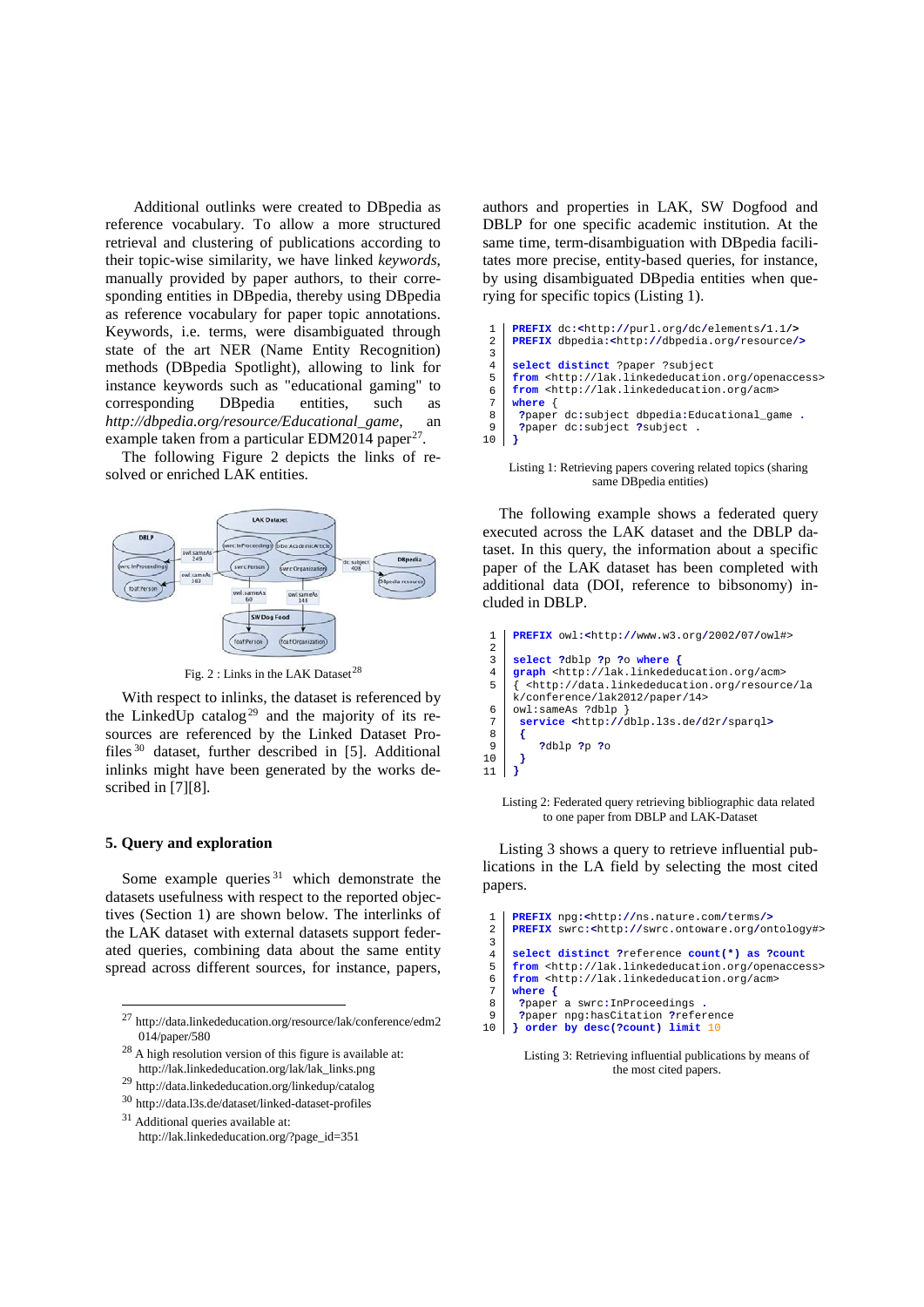## **6. Applications, impact & usage**

The LAK Dataset has received considerable attention and support from organisations such as SoLAR, which also advertises the dataset for its own purposes **[32](#page-6-0)** . Throughout the last years, the dataset has emerged into a central resource for researchers in the LA and EDM field and beyond, documented by a variety of research publications which make use of the data. Including the proceedings [\[7\]\[8\],](#page-8-5) the authors already are aware of  $16$  scientific publications  $33$ which make use of the LAK dataset. While the value of the data for the LA and EDM fields is obvious, the dataset also provides an unprecedented resource for general investigations into scientometrics and in particular, their evolution over time, given the almost complete coverage of the entire research corpus of the covered communities.

The dataset also forms the basis of the LAK Data Challenge, organised by the authors and a team of researchers affiliated with SoLAR, LinkedUp<sup>[34](#page-6-2)</sup> and associated organisations as an annual competition (now in its third year). It is co-located with the ACM LAK conferences  $(LAK2013^{35}, LAK2014^{36})$  $(LAK2013^{35}, LAK2014^{36})$  $(LAK2013^{35}, LAK2014^{36})$  $(LAK2013^{35}, LAK2014^{36})$  $(LAK2013^{35}, LAK2014^{36})$  with currently open calls for the 2015 edition, directly supported by the steering board of the LAK conference. While earlier editions of the challenge were held as workshops or tutorials at ACM LAK, the 2015 edition will be embedded into the main conference tracks. Below, we specifically summarise applications and explorations of the dataset developed by third parties as part of the LAK Data Challenge.

The challenge is revolving around the overall question on what insights can be gained from analytics on the LAK dataset about the evolution Learning Analytics as a whole or individual topics, researchers or organisation as well as their correlation with other fields. Given the narrow scope of the data, the variety of the short-listed submissions (so far 13 in total) has been very wide, where Figure 3 gives an overview of the involved author origins.

- <span id="page-6-0"></span><sup>32</sup> http://solaresearch.org/initiatives/dataset/
- <span id="page-6-1"></span><sup>33</sup> Known publications listed at http://lak.linkededucation.org/?page\_id=7
- <span id="page-6-2"></span> $34$  http://linkedup-project.eu

-

- <span id="page-6-3"></span><sup>35</sup> http://lakconference2013.wordpress.com/
- <span id="page-6-4"></span><sup>36</sup> http://lak14indy.wordpress.com/



Fig. 3. LAK Data Challenge submissions - authors per country

Applications are further described in the proceedings of the 2013 and 2014 LAK Data Challenge editions  $[7][8]$  and are available online  $37,38$  $37,38$ . Challenge submissions have exploited the LAK Dataset by covering one or more of the following, non-exclusive list of topics:

- *Analysis & assessment* in terms of topics, people, citations or connections with other fields
- *Applications* to explore, navigate and visualize the dataset (and/or its correlation with other datasets)
- Usage of the dataset in *recommender systems*

While all submissions are notable and in many cases, combine features from several categories, we would like to emphasize particularly works which have received recognition beyond the challenge, such as "Cite4Me" [\[3\],](#page-8-6) or near complete scientometric environments such as DEKDIV [\[4\]](#page-8-7) (depicted in Fig. 4).



Fig. 4. DEKDIV active LA researchers exploration

**.** 

<sup>37</sup> http://ceur-ws.org/Vol-974/

<sup>38</sup> http://ceur-ws.org/Vol-1137/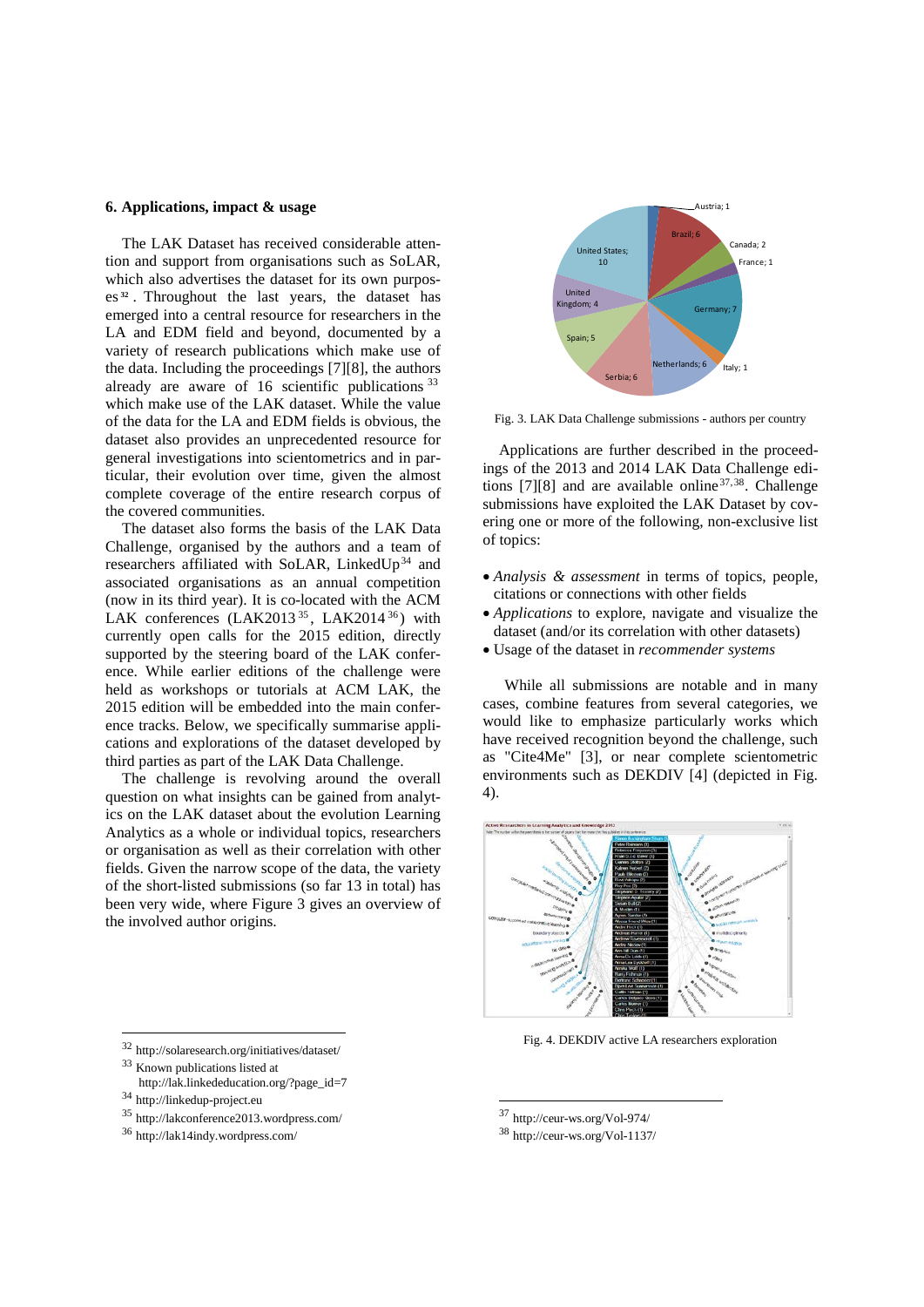The latter combines a range of features, such as trending topic analysis, co-citation and collaboration analysis with recommendation approaches, for instance to suggest adequate reviewers and experts, where Fig. 4 shows the most frequent authors with regards to a specific set of topics.

Next to these applications, the dataset and some of its applications have been endorsed and supported by SoLAR and ACM, where current discussions are geared towards embedding some of the described applications into their more general libraries and platforms. In addition, as joint activity of the authors and SoLAR, current work aims at expanding the dataset with actual learning analytics research data, i.e. data usually used in the captured publications. The joint vision is to provide a near-complete corpus which provides not just the actual scientific publications in structured formats, but also to a larger extent, their used raw research datasets. This is meant to further facilitate LA & EDM research and open access to research publications and data in general.

## **7. Discussion & Future Work**

In this paper, we have presented (a) the LAK Dataset, as a particular resource which enables the exemplary investigation and analysis of the evolution of scientific disciplines and the validation of scientometric methods and tools, and (b) a vocabulary, collection of mappings and linking practices for adoption in similar efforts, towards a wider movement engaging in the publication of open and machine-processable scholarly resources.

While, according to the 5-star classification<sup>[39](#page-7-0)</sup> of LOD and Vocabulary use (see also [\[3\]\)](#page-8-8) the LAK Dataset qualifies as a 5-star dataset, there are known shortcomings which the authors are addressing as part of ongoing and future work. The extraction process is not entirely flawless and, depending on the quality of the source PDFs, had in some cases required manual adjustment. Given that the automated co-reference resolution had to consider particular drawbacks, we specifically preferred high precision in favor of recall, to ensure a knowledge graph which is as correct as possible, rather than as complete as possible. We are currently looking into more sophisticated entity interlinking methods, in order to further increase the linking to related entities in other datasets. In addition, the extraction of references and

-

full text is so far in a preliminary stage, providing both references and text body in a fairly unstructured manner. Here, as part of upcoming releases, references will be extracted in a more structured format, where features are directly lifted into bibliographic metadata properties. Similarly, we are working on providing a more detailed structuring of the text body, applying the Document Components Ontology (Do-CO) [40](#page-7-0) in order to distinct different textual components, such as headings, captions or sections.

Additional insights were gained from the vocabulary definition process. Given the specific scope of our dataset, covering bibliographic metadata and full text, it has been necessary to combine elements from different, partially overlapping vocabularies. We relied on established vocabularies to represent the different involved notions. Due to cross-vocabulary statements, implicit type and predicate mappings emerged which were explicitly represented through dedicated mapping statements. Next to these, additional mappings were introduced to ensure wide interoperability of the data. Given the complex relationships emerging from such vocabulary usage, assessing the compliance of new introduced crossvocabulary mappings is crucial to eliminate any conflicts. In particular the evolution of external vocabularies might pose issues, where continuous monitoring is required to ensure compliance at all times. To this end, the encapsulation of all schema-level statements in our datasets is meant to serve as a starting point for similar efforts, for instance, for exposing bibliographic data in other disciplines.

While the LAK Dataset has a fairly well-defined and somewhat narrow scope, covering only literature in a very specific subdiscipline - i.e. LA and EDM analysis and correlation with bibliographic information in other sources already now enables interesting investigations and applications [\[7\]\[8\].](#page-8-5) Given that the actual text body of publications contains substantial information but is yet still missing from the majority bibliographic Linked Data, we would like to encourage work on similar efforts, i.e. the creation of bibliographic datasets containing both metadata and the actual content. In this context, our work provides a set of practices for related efforts in other scientific areas. This would allow a more direct processing and analysis of scientific works across disciplines. Furthermore, applying such approaches to a wider area could contribute to resolving the gap between unstructured and hard-to process publication formats such as traditional PDFs and structured Linked Data,

<span id="page-7-0"></span><sup>39</sup> http://www.w3.org/DesignIssues/LinkedData.html

<sup>40</sup> http://purl.org/spar/doco